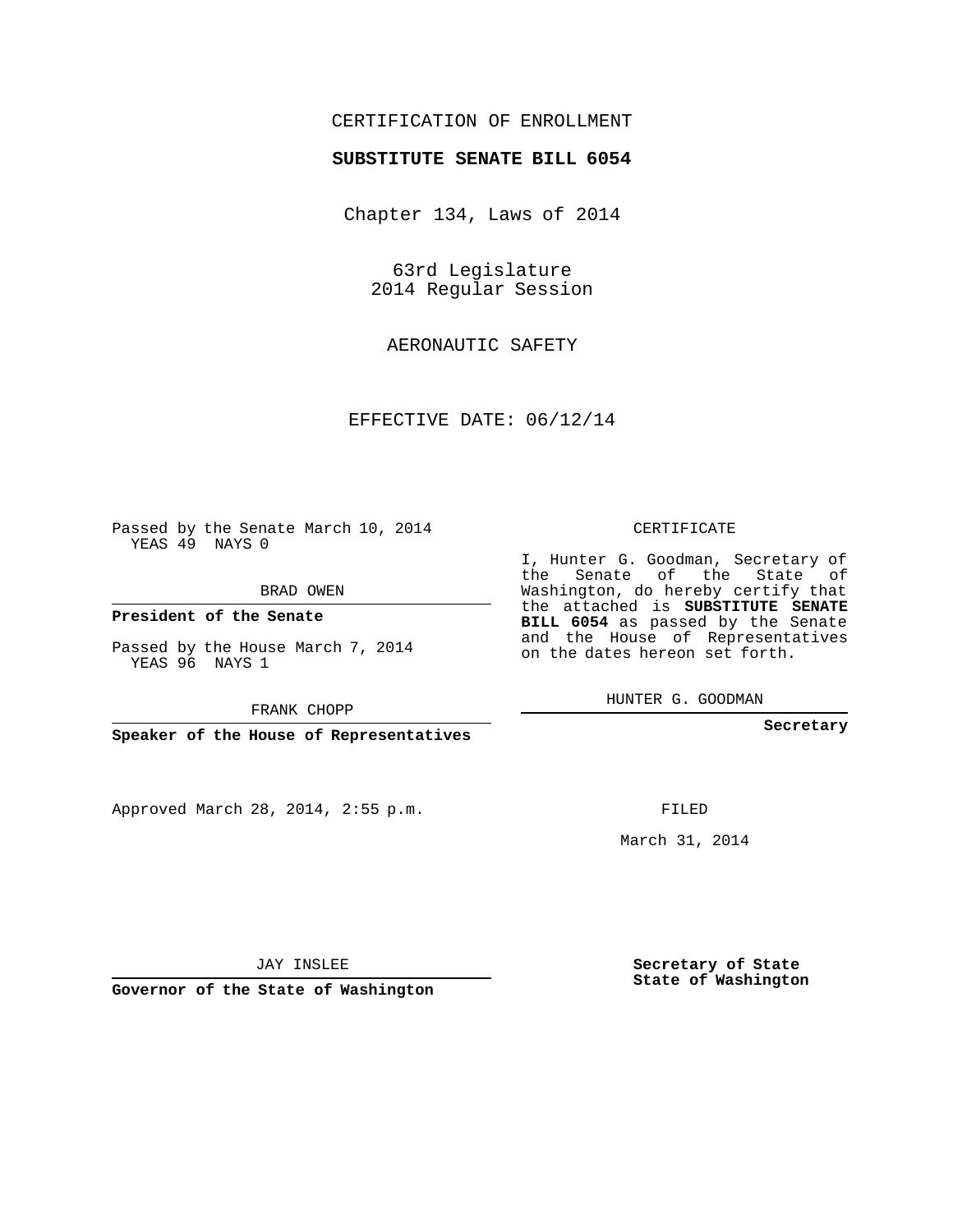## **SUBSTITUTE SENATE BILL 6054** \_\_\_\_\_\_\_\_\_\_\_\_\_\_\_\_\_\_\_\_\_\_\_\_\_\_\_\_\_\_\_\_\_\_\_\_\_\_\_\_\_\_\_\_\_

\_\_\_\_\_\_\_\_\_\_\_\_\_\_\_\_\_\_\_\_\_\_\_\_\_\_\_\_\_\_\_\_\_\_\_\_\_\_\_\_\_\_\_\_\_

AS AMENDED BY THE HOUSE

Passed Legislature - 2014 Regular Session

**State of Washington 63rd Legislature 2014 Regular Session**

**By** Senate Transportation (originally sponsored by Senators Cleveland, Rivers, King, Dammeier, Bailey, Hatfield, and Parlette)

READ FIRST TIME 02/03/14.

 AN ACT Relating to aeronautic safety; adding a new section to chapter 14.16 RCW; creating a new section; and prescribing penalties.

BE IT ENACTED BY THE LEGISLATURE OF THE STATE OF WASHINGTON:

 NEW SECTION. **Sec. 1.** It is the intent of the legislature that pilots that engage in low flying activities, such as aerial applicators and search and rescue pilots, are provided with an as safe as possible flying environment. It is also the intent of the legislature to create a mechanism for alerting pilots of guyed towers that may be erected at short notice and may be otherwise difficult to see from the air, posing an air safety hazard.

 NEW SECTION. **Sec. 2.** A new section is added to chapter 14.16 RCW to read as follows:

 (1) Except as provided otherwise in this section, a guyed tower twenty-five feet or more in height that is located outside the boundaries of an incorporated city or town on land that is primarily rural or undeveloped or used for agricultural purposes, or that is primarily desert, and where such guyed tower's appearance is not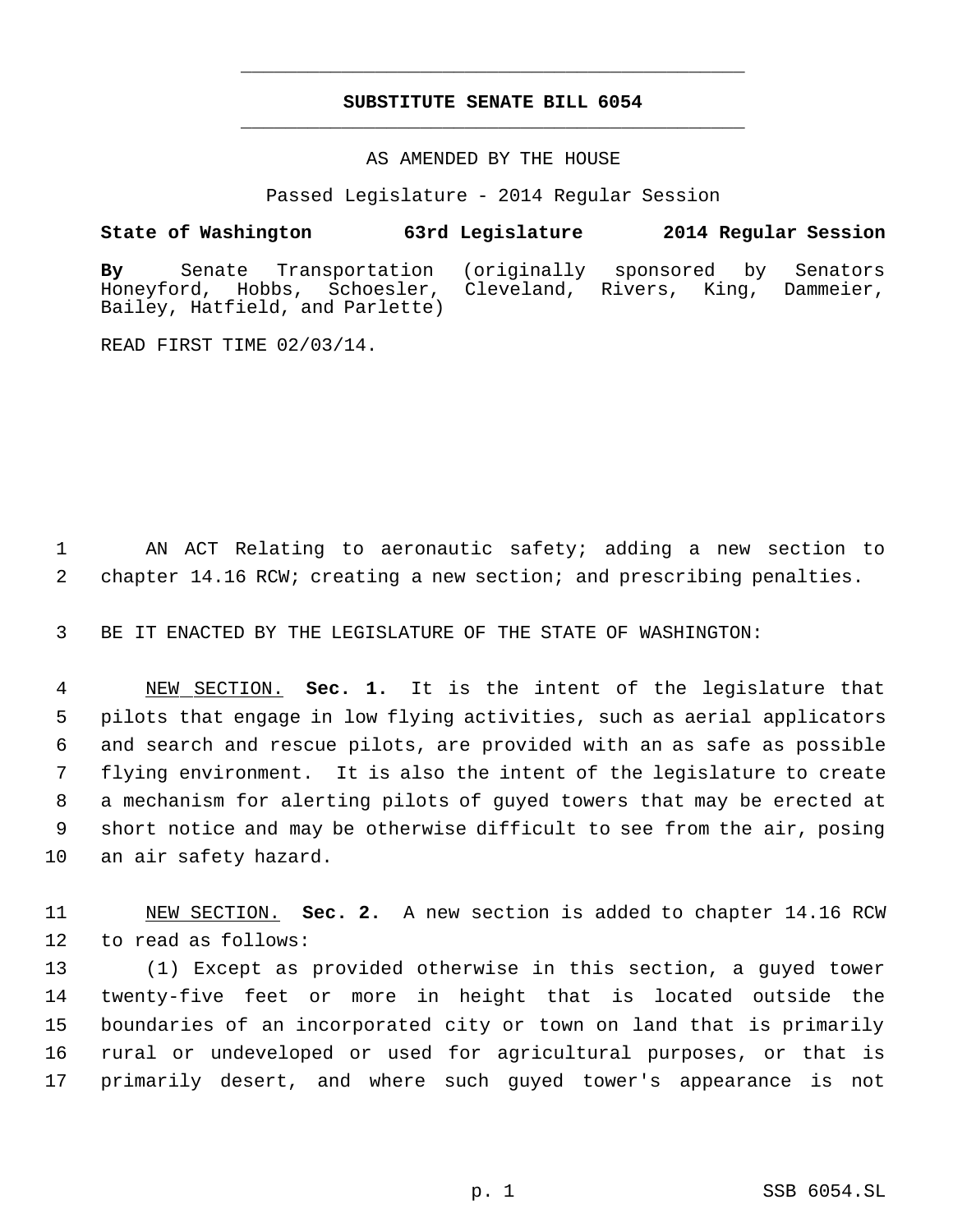otherwise governed by state or federal law, rule, or regulation, is subject to the following requirements:

 (a) The tower must be painted in five foot high alternating bands of aviation orange and white.

 (b) The tower must have a flashing light at the top of the tower. The light must be visible in clear air from a distance of two thousand feet when flashing. Such a light must also be visible with night vision goggles.

 (c) The surface area under the footprint of the tower and the circular area surrounding each outer tower anchor, with a radius of six feet, should have a contrasting appearance with any surrounding vegetation.

 (d) Two marker balls must be attached to and evenly spaced on each of the outside guy wires.

 (e) The tower must have a seven foot long safety sleeve at each anchor point and must extend from the anchor point along each guy wire attached to the anchor point.

 (2) Any guyed tower that was erected prior to the effective date of this section must be modified as required under this section within one year of the effective date of this section.

 (3) The definitions in this subsection apply throughout this section unless the context clearly requires otherwise.

 (a) "Guyed tower" means a tower that is supported in whole or in part by guy wires and ground anchors or other means of support besides the superstructure of the tower itself.

 (b) "Height" means the distance measured from the original grade at the base of the tower to the highest point of the tower.

(4) This section does not apply to:

(a) Guyed towers used for military purposes;

 (b) Power poles or nonguyed tower structures owned and operated by an electric utility as defined in RCW 80.80.010;

 (c) Any structure for which the primary purpose is to support telecommunications equipment, such as equipment for amateur radio and broadcast radio and television services regulated by the federal communications commission;

 (d) Any guyed tower that is within fifty feet of a structure or 37 vegetation of equal or greater height; and